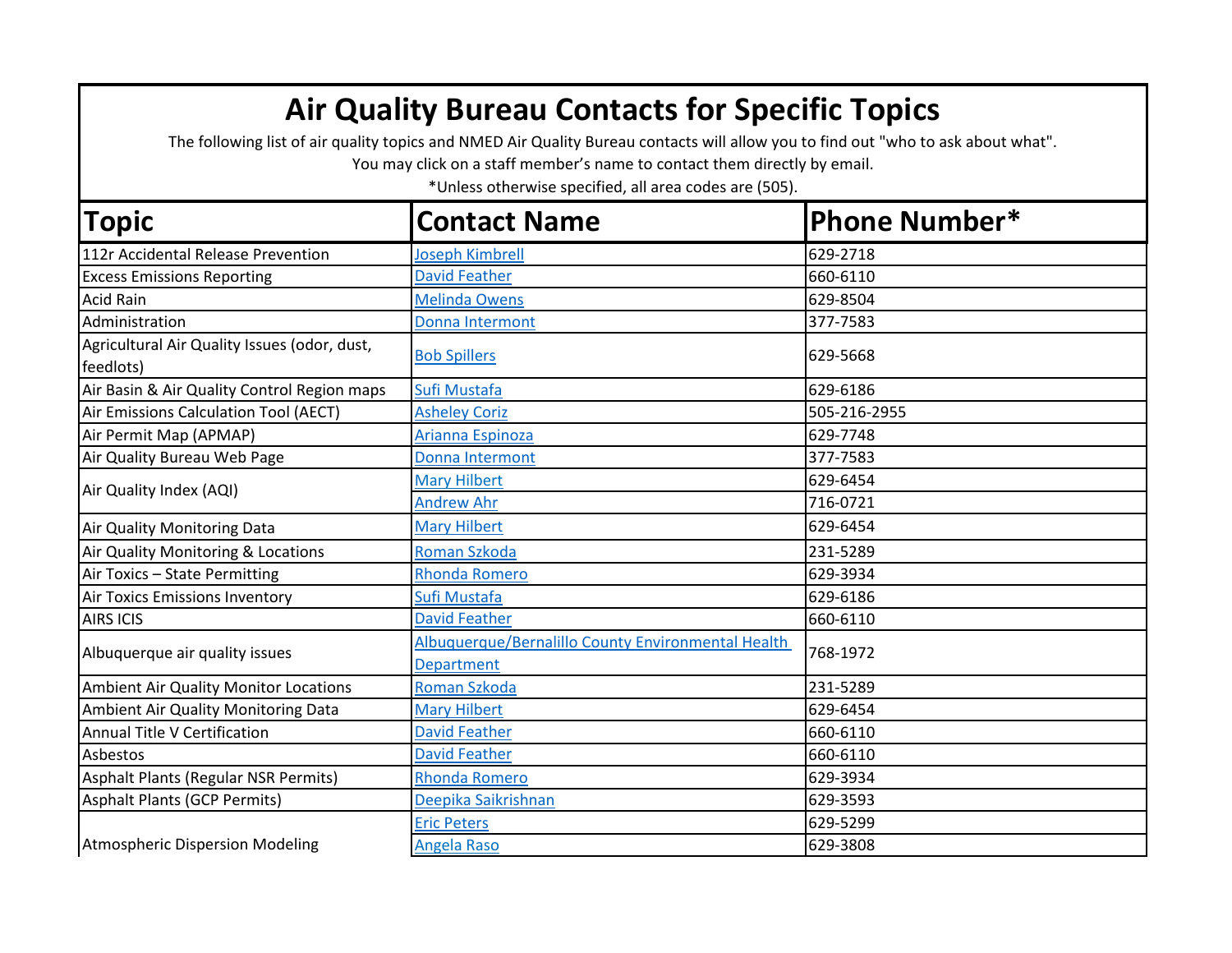|                                                    | Sufi Mustafa                                       | 629-6186       |
|----------------------------------------------------|----------------------------------------------------|----------------|
| Attainment/Maintenance                             | <b>Mike Baca</b>                                   | 629-7891       |
|                                                    |                                                    |                |
| <b>Auto Body Shops</b>                             | <b>Anne Keller</b>                                 | 629-7874       |
|                                                    | <b>Rosanne Sanchez</b>                             | 629-3938       |
| Bernalillo County air quality issues               | Albuquerque/Bernalillo County Environmental Health | 768-1972       |
|                                                    | <b>Department</b>                                  |                |
| <b>Bernalillo County Vehicle Emissions</b>         | <b>Vehicle Pollution Management Division</b>       | 764-1110       |
| Best Available Control Measures for dust           | <b>Mike Baca</b>                                   | 629-7891       |
|                                                    | <b>Armando Paz</b>                                 | 629-3242       |
| <b>Border Issues</b>                               | <b>Armando Paz</b>                                 | 629-3242       |
|                                                    | <b>Kirsten Sobehrad</b>                            | 629-3435       |
| <b>Bureau Contact List</b>                         | <b>Dawn Romero</b>                                 | 629-3395       |
|                                                    | <b>Yvette Pedroni</b>                              | 629-3226       |
| <b>Bureau Organization Chart</b>                   | Donna Intermont                                    | 377-7583       |
| <b>Burn Registration &amp; Notification (Smoke</b> |                                                    | 476-4330       |
| Management Program)                                | <b>NM Smoke Hotline</b>                            |                |
| <b>Civil Penalties</b>                             | <b>Cindy Hollenberg</b>                            | 699-4608       |
| Complaints (general air quality or not             | <b>AQB Hotline (Complaints)</b>                    | (800) 224-7009 |
| otherwise listed)                                  |                                                    |                |
|                                                    |                                                    |                |
| <b>Compliance Assistance for Small Businesses</b>  | <b>Anne Keller</b>                                 | 629-7874       |
|                                                    | <b>Rosanne Sanchez</b>                             | 629-3938       |
| <b>Compliance Reporting Information</b>            | <b>David Feather</b>                               | 660-6110       |
|                                                    | <b>Cindy Hollenberg</b>                            | 699-4608       |
| Compliance Manager, compliance inspections         | <b>David Feather</b>                               | 660-6110       |
|                                                    | <b>Brian Polgar</b>                                | 629-3466       |
| Concrete Batch Plants (Regular NSR Permits)        | <b>Marvin Mascarenas</b>                           | 629-3056       |
| Concrete Batch Plants (GCP Permits)                | Deepika Saikrishnan                                | 629-3593       |
| Compressor Stations - Oil and Gas                  | <b>Marvin Mascarenas</b>                           | 629-3056       |
| <b>Confined Animal Feeding Operations (CAFOs)</b>  | <b>Bob Spillers</b>                                | 629-5668       |
| Crematories                                        | <b>Kathy Primm</b>                                 | 629-5650       |
| Crushers, Aggregate (Regular NSR Permits)          | <b>Kathy Primm</b>                                 | 629-5650       |
| Crushers, Aggregate (GCP Permits)                  | Deepika Saikrishnan                                | 629-3593       |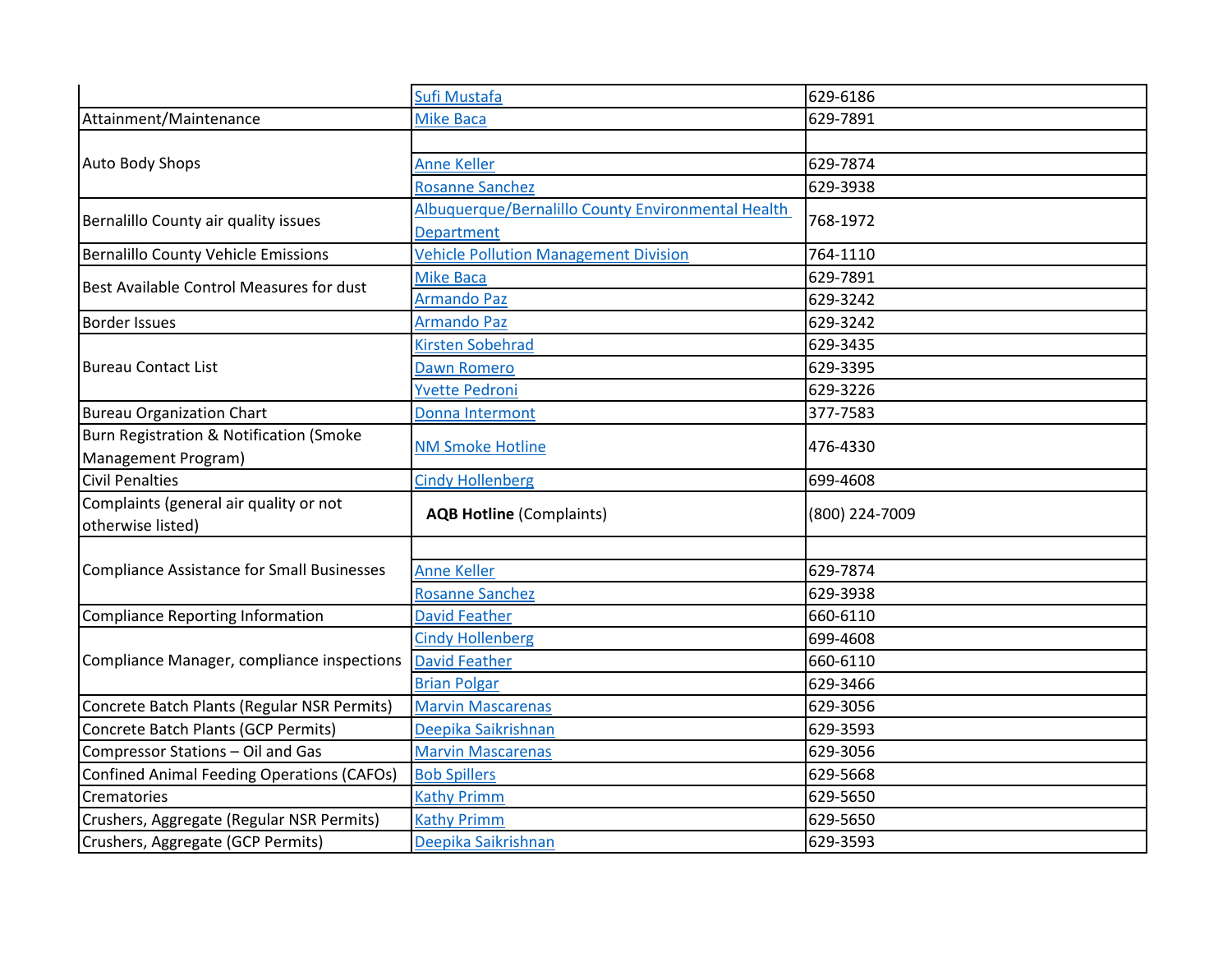| <b>Dairies</b>                                                                     | <b>Armando Paz</b>                          | 629-3242       |
|------------------------------------------------------------------------------------|---------------------------------------------|----------------|
|                                                                                    | <b>Bob Spillers</b>                         | 629-5668       |
| <b>Demolition Projects</b>                                                         | <b>Asbestos Hotline</b>                     | (800) 224-7009 |
| Doña Ana Air Quality Issues                                                        | <b>Armando Paz</b>                          | 629-3242       |
|                                                                                    | Doña Ana County Environmental Services      | (575) 647-7116 |
|                                                                                    | <b>City of Las Cruces Codes Enforcement</b> | (575) 528-4100 |
|                                                                                    |                                             |                |
| Dry Cleaners                                                                       | <b>Anne Keller</b>                          | 629-7874       |
|                                                                                    | <b>Rosanne Sanchez</b>                      | 629-3938       |
| <b>Dust</b>                                                                        | <b>AQB Hotline (Complaints)</b>             | (800) 224-7009 |
| <b>Emissions Inventory</b>                                                         | <b>Roslyn Higgin</b>                        | 629-7677       |
| Enforcement                                                                        | <b>Cindy Hollenberg</b>                     | 699-4608       |
| <b>Environmental Assessments (EAs)</b>                                             | <b>Rosanne Sanchez</b>                      | 629-3938       |
| Environmental Impact Statements (EISs)                                             | <b>Rosanne Sanchez</b>                      | 629-3938       |
| Environmental Improvement Board                                                    | Pamela Jones                                | (505) 660-4305 |
| <b>Equipment Substitutions</b>                                                     | Deepika Saikrishnan                         | 629-3593       |
| Excess Emissions (801) Information                                                 | <b>David Feather</b>                        | 660-6110       |
| <b>Federal Air Toxics Programs</b>                                                 | <b>Kirby Olson</b>                          | 629-5107       |
| Feedlots                                                                           | <b>Bob Spillers</b>                         | 629-5668       |
| Fees - Minor Source Permit Fees                                                    | Laurie Leibowitz                            | 629-7673       |
| Fees - Minor Source Annual Fees                                                    | Laurie Leibowitz                            | 629-7673       |
| Fees - Major Source Annual Fees                                                    | Laurie Leibowitz                            | 629-7673       |
| Finances                                                                           | Donna Intermont                             | 377-7583       |
|                                                                                    | <b>NM Smoke Hotline</b>                     | 476-4330       |
| <b>Forest Fires</b>                                                                | <b>Michael Baca</b>                         | 629-7891       |
|                                                                                    | <b>Eric Peters</b>                          | 629-5299       |
| Four Corners Air Quality Issues                                                    | Mark Jones (Farmington Field Office)        | 629-6626       |
| Four Corners Ozone Study and Task Force                                            | Mark Jones (Farmington Field Office)        | 629-6626       |
| <b>Fugitive Dust Rule</b>                                                          | <b>Armando Paz</b>                          | 629-3242       |
| General Construction Permits (GCPs) for Oil &<br>Gas                               | <b>Rhonda Romero</b>                        | 629-3934       |
| General Construction Permits (GCPs) for<br>Crusher/Screening, Asphalt and Concrete | Deepika Saikrishnan                         | 629-3593       |
| <b>Batch Plants</b>                                                                |                                             |                |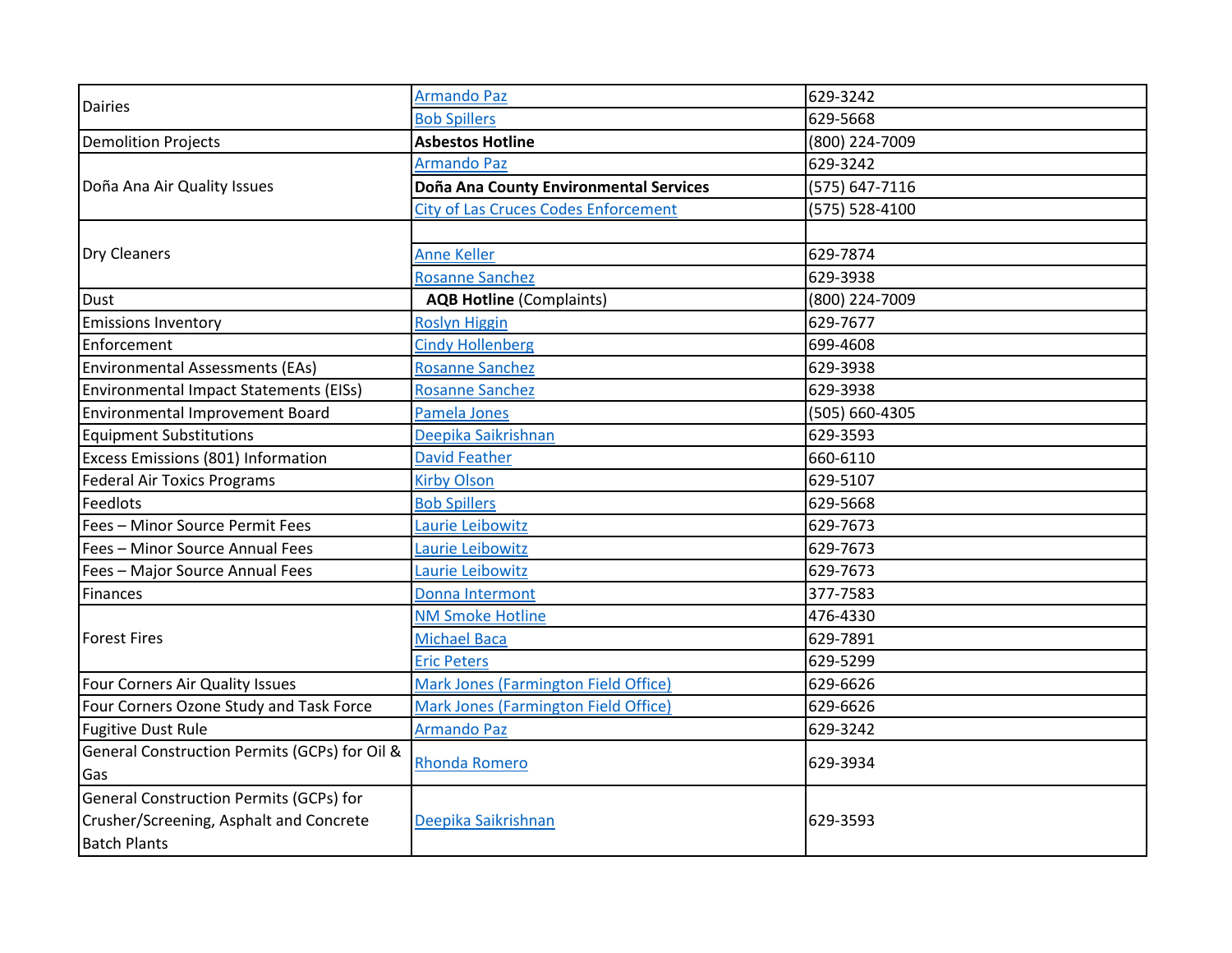| <b>General Conformity</b>                                 | <b>Mike Baca</b>                                               | 629-7891 |
|-----------------------------------------------------------|----------------------------------------------------------------|----------|
| Geographic Information Systems (GIS)                      | Zachary Stauber - (NMENV, Office of Information<br>Technology) | 372-8476 |
| <b>Global Warming</b>                                     | <b>Michael Baca</b>                                            | 629-7891 |
|                                                           |                                                                |          |
| Grants                                                    | Donna Intermont                                                | 377-7583 |
| Greenhouse Gases (Emissions Inventory)                    | Sufi Mustafa                                                   | 629-6186 |
| Greenhouse Gases (Permitting)                             | <b>Kirby Olson</b>                                             | 629-5107 |
| Hazardous Air Pollutants (HAPs)                           | <b>Kirby Olson</b>                                             | 629-5107 |
| <b>Hearings (on Permits)</b>                              | Rhonda Romero                                                  | 629-3934 |
| Hearings (on Regulations)                                 | <b>Michael Baca</b>                                            | 629-7891 |
| <b>Hog Farms</b>                                          | <b>Bob Spillers</b>                                            | 629-5668 |
| Hydrogen Sulfide (H2S)                                    | <b>Michael Baca</b>                                            | 629-7891 |
| Inspections                                               | <b>Brian Polgar</b>                                            | 629-3466 |
| Intel (Rio Rancho)                                        | <b>Rhonda Romero</b>                                           | 629-3934 |
| Invoices - NSR annual fees                                | Laurie Leibowitz                                               | 629-7673 |
| Invoices - Title V annual fees                            | Laurie Leibowitz                                               | 629-7673 |
| Landfills (Air Quality Issues)                            | <b>Melinda Owens</b>                                           | 629-8504 |
| Landfills (Solid Waste Issues including                   | <b>Solid Waste Bureau</b>                                      | 476-2775 |
| Asbestos disposal)                                        |                                                                |          |
| Listserv                                                  | <b>Michael Baca</b>                                            | 629-7891 |
| Maximum Achievable Control Technology<br>(MACT) Standards | <b>Kirby Olson</b>                                             | 629-5107 |
| Meteorological Data                                       | <b>Roman Szkoda</b>                                            | 231-5289 |
| <b>Meteorological Monitoring</b>                          | <b>Roman Szkoda</b>                                            | 231-5289 |
| Mobile 5/6                                                | Sufi Mustafa                                                   | 629-6186 |
| <b>Mobile Sources</b>                                     | <b>Michael Baca</b>                                            | 629-7891 |
| Modeling                                                  | Sufi Mustafa                                                   | 629-6186 |
|                                                           | <b>Eric Peters</b>                                             | 629-5299 |
|                                                           | Angela Raso                                                    | 629-3808 |
|                                                           |                                                                |          |
| <b>Monitoring Data</b>                                    | <b>Mary Hilbert</b>                                            | 629-6454 |
| <b>Monitoring Sites</b>                                   | Roman Szkoda                                                   | 231-5289 |
| National Ambient Air Quality Standards<br>(NAAQS)         | <b>Mike Baca</b>                                               | 629-7891 |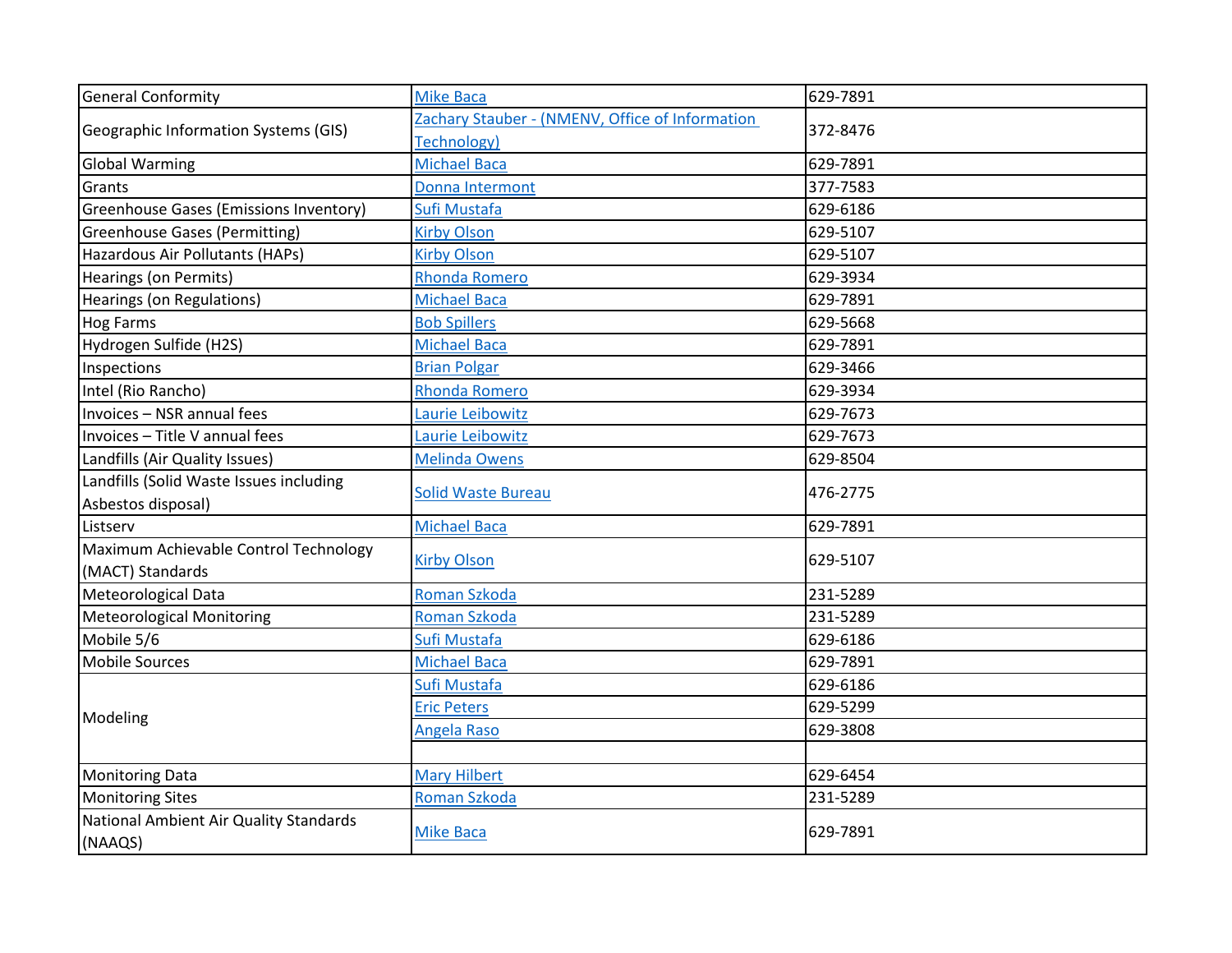| Natural Gas Compressor Stations           | <b>Rhonda Romero</b>                          | 629-3934       |
|-------------------------------------------|-----------------------------------------------|----------------|
| New Source Review (NSR) Permitting (for   |                                               |                |
| major source facilities)                  | <b>Melinda Owens</b>                          | 629-8504       |
| New Source Review (NSR) Permitting (for   |                                               |                |
| minor source facilities)                  | <b>Rhonda Romero</b>                          | 629-3934       |
| New Source Performance Standards - NSPS   |                                               |                |
| (Part 60)                                 | <b>Kirby Olson</b>                            | 629-5107       |
| No Permit Required                        | <b>Rhonda Romero</b>                          | 629-3934       |
| Nonattainment/Maintenance Areas           | <b>Mike Baca</b>                              | 629-7891       |
| Notice of Intent (NOI)                    | <b>Tasha Burns</b>                            | 629-7204       |
| Notice of Exemptions (NOE)                | Leslee Kimbrell                               | 629-7305       |
| Notice of Violations (NOV)                | <b>Cindy Hollenberg</b>                       | 699-4608       |
| <b>Odor Complaints</b>                    | <b>AQB Hotline (Complaints)</b>               | (800) 224-7009 |
| Oil & Natural Gas Permitting              | <b>Rhonda Romero</b>                          | 629-3934       |
|                                           | <b>Cindy Hollenberg</b>                       | 699-4608       |
| <b>Opacity Testing</b>                    | David Feather                                 | 660-6110       |
|                                           | <b>Brian Polgar</b>                           | 629-3466       |
| <b>Open Burning Complaints</b>            | <b>AQB Hotline (Complaints)</b>               | (800) 224-7009 |
| Open Burning Regulation                   | <b>Cindy Hollenberg</b>                       | 699-4608       |
| <b>Operating Permits</b>                  | <b>Melinda Owens</b>                          | 629-8504       |
| <b>Ozone Monitoring Data</b>              | <b>Mary Hilbert</b>                           | 629-6454       |
| Painting (Spray Booths)                   | <b>Rosanne Sanchez</b>                        | 629-3938       |
|                                           | <b>Anne Keller</b>                            | 629-7874       |
|                                           | <b>Bob Spillers</b>                           | 629-5668       |
| <b>Pecan Burning</b>                      | <b>NM Smoke Hotline</b>                       | 476-4330       |
| <b>Penalty Calculations</b>               | <b>Cindy Hollenberg</b>                       | 699-4608       |
| <b>Permit Tracking</b>                    | Arianna Espinoza                              | 629-7748       |
| Permits - Obtain a copy                   | Arianna Espinoza                              | 629-7748       |
| Permitting - New Source Review (including |                                               |                |
| modifications)                            | <b>Rhonda Romero</b>                          | 629-3934       |
| Permitting - Operating Permits            | <b>Melinda Owens</b>                          | 629-8504       |
| <b>Permitting Website</b>                 | <b>Tasha Burns</b>                            | 629-7204       |
| Pesticides (registration and licensing)   | NM Dept. of Agriculture, Pesticide Compliance | (575) 646-2133 |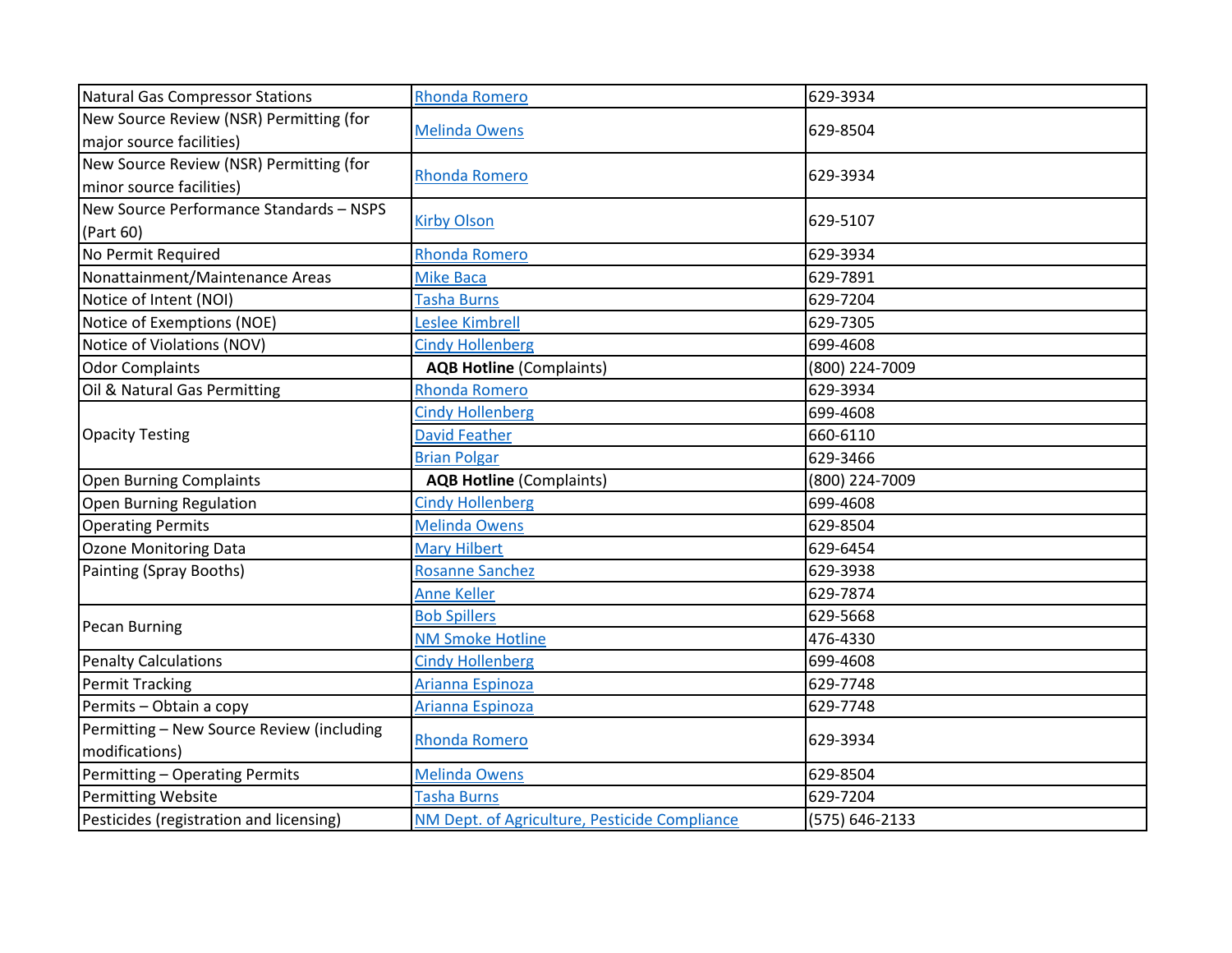| Pollen (Albuquerque)                                 | Albuquerque/Bernalillo County Environmental Health   |                |
|------------------------------------------------------|------------------------------------------------------|----------------|
|                                                      | <b>Department</b>                                    | 768-1972       |
| Prescribed Burning - Registration &                  |                                                      |                |
| Notification                                         | <b>NM Smoke Hotline</b>                              | 476-4330       |
| Prevention of Significant Deterioration (PSD)        | <b>Kirby Olson</b>                                   | 629-5107       |
| <b>Quality Assurance Plans</b>                       | <b>Andrew Ahr</b>                                    | 716-0721       |
| <b>Radiation Monitoring</b>                          | <b>NMED, DOE Oversight Bureau</b>                    | 428-2516       |
| Radon                                                | <b>Michael Taylor, NMED Radiation Control Bureau</b> | 476-8608       |
| <b>Regional Haze</b>                                 | <b>Mark Jones</b>                                    | 629-6626       |
|                                                      | <b>Michael Baca</b>                                  | 629-7891       |
| <b>Regulation Development Procedures</b>             | <b>Michael Baca</b>                                  | 629-7891       |
| <b>Regulation History</b>                            | <b>Neal Butt</b>                                     | 629-6135       |
| Regulatory and Public Notice Mailing Lists           | <b>Michael Baca</b>                                  | 629-7891       |
| <b>Relocation Notices for Crushers &amp; Asphalt</b> |                                                      | 629-3056       |
| Plants (Regular NSR Permits)                         | <b>Marvin Mascarenas</b>                             |                |
| Relocations for GCP 2, 3 and 5                       | Deepika Saikrishnan                                  | 629-3593       |
| <b>Request for Public Records</b>                    | Christina Espinoza                                   | 469-0922       |
| Small Business Environmental Assistance              |                                                      |                |
| Program (SBEAP)                                      | <b>Anne Keller</b>                                   | 629-7874       |
|                                                      | <b>Rosanne Sanchez</b>                               | 629-3938       |
| Smoke Management Program & Rule                      | <b>NM Smoke Hotline</b>                              | 476-4330       |
| Smoke School                                         | <b>Brian Polgar</b>                                  | 629-3466       |
| Spills, Incidents involving petroleum products,      | <b>Hazardous Waste Bureau</b>                        | 476-6000       |
| chemicals, abandoned chemicals                       |                                                      |                |
|                                                      |                                                      |                |
| Spray Booths                                         | <b>Anne Keller</b>                                   | 629-7874       |
|                                                      | <b>Rosanne Sanchez</b>                               | 629-3938       |
| <b>State Ambient Air Quality Standards</b>           | <b>Michael Baca</b>                                  | 629-7891       |
|                                                      | <b>Rhonda Romero</b>                                 | 629-3934       |
| <b>State Implementation Plan (SIP)</b>               | <b>Neal Butt</b>                                     | 629-6135       |
| <b>Streamline Permitting (Oil &amp; Gas)</b>         | <b>Rhonda Romero</b>                                 | 629-3934       |
| Substitution of Equipment                            | Deepika Saikrishnan                                  | 629-3593       |
| <b>Sunland Park Ozone</b>                            | <b>Armando Paz</b>                                   | (575) 449-2983 |
| Supplemental Environmental Projects (SEPs)           | <b>Cindy Hollenberg</b>                              | 699-4608       |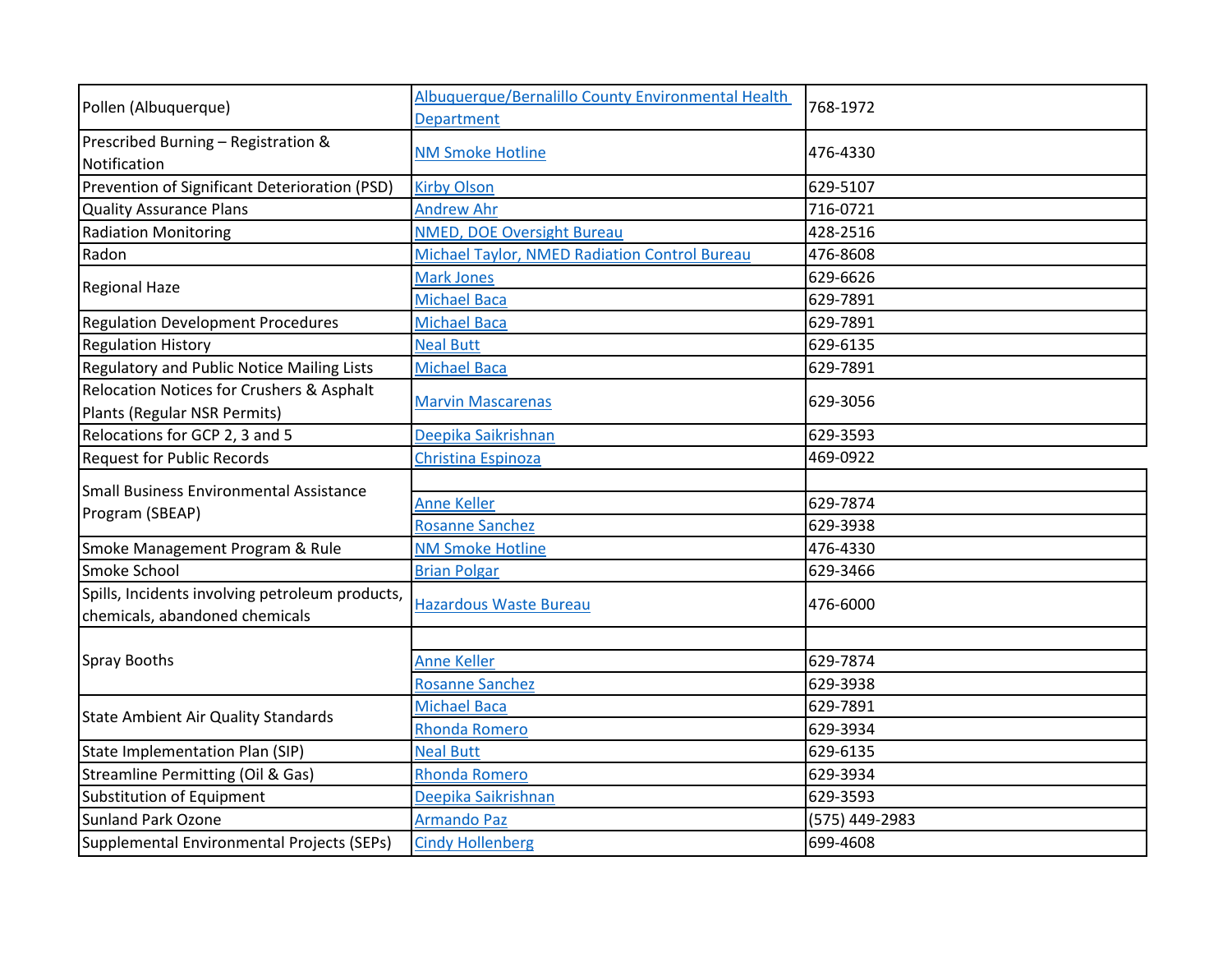| Synthetic Minor Permitting                          | Rhonda Romero                                | 629-3934       |
|-----------------------------------------------------|----------------------------------------------|----------------|
| <b>Title V Annual Fees</b>                          | Laurie Leibowitz                             | 629-7673       |
| Title V Permitting                                  | <b>Melinda Owens</b>                         | 629-8504       |
| <b>Transportation Conformity</b>                    | <b>Neal Butt</b>                             | 629-6135       |
| U.S.-Mexico Border Issues                           | <b>Armando Paz</b>                           | (575) 449-2983 |
| Vehicles (Emissions Testing - Bernalillo<br>County) | <b>Vehicle Pollution Management Division</b> | 764-1110       |
| Visibility/Regional Haze                            | <b>Mark Jones</b>                            | 629-6626       |
|                                                     | <b>Michael Baca</b>                          | 629-7891       |

New Mexico Environment Department, Air Quality Bureau<br>Technical Contact List v. 8.23.21 di.ateam

Technical Contact List